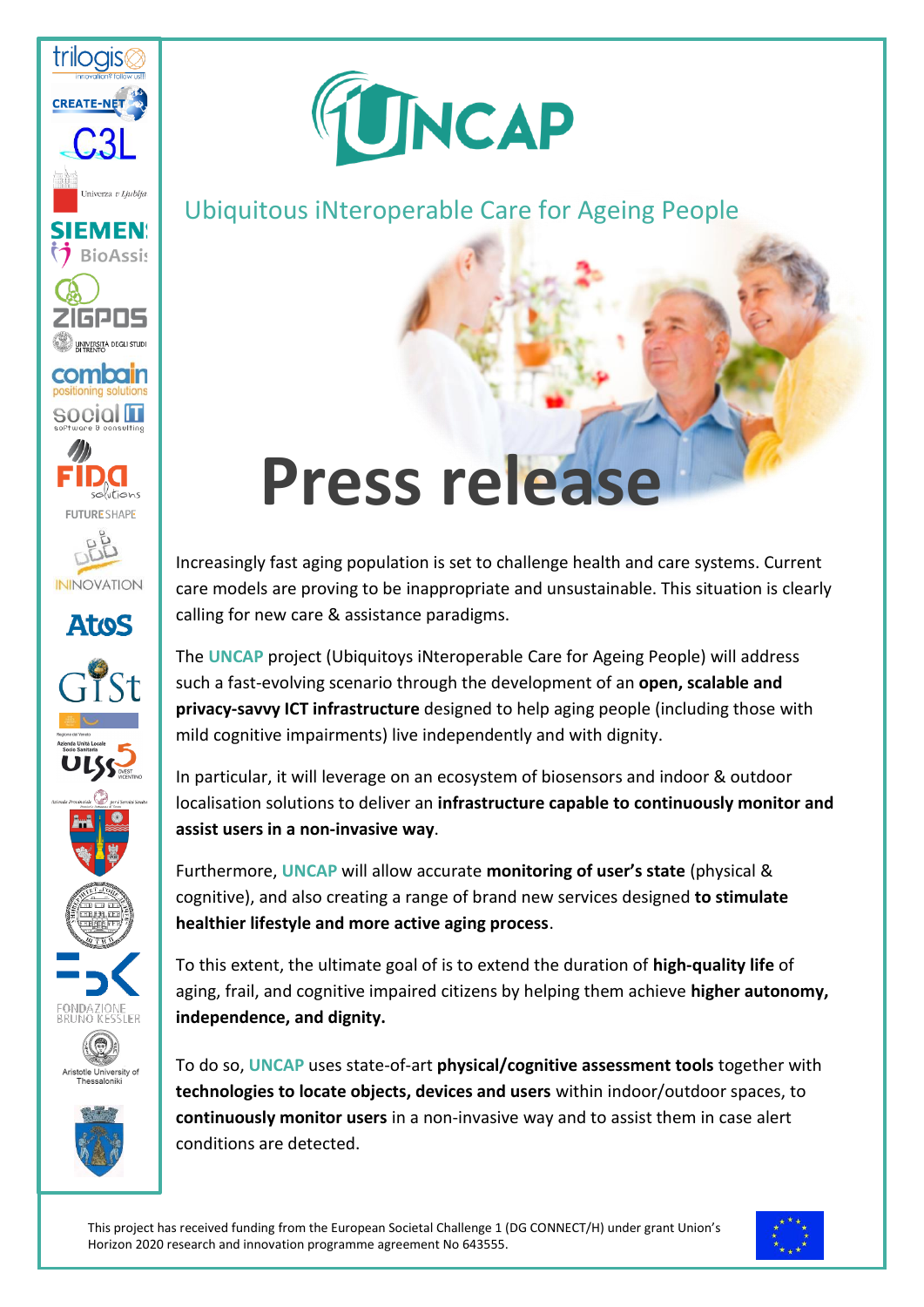

## **TECHNICAL SECTION**

**UNCAP** develops a product suite for formal and informal care environments made of:

1) the UNCAP BOX (an Android consumer device connected to TVs);

2) the UNCAP App for both users and caregivers;

3) the UNCAP CLOUD, delivering scalable care services;

4) the UNCAP certification suite, to help software and hardware manufacturers assess compliancy with standards.

This project has received funding from the European Societal Challenge 1 (DG CONNECT/H) under grant Union's Horizon 2020 research and innovation programme agreement No 643555.